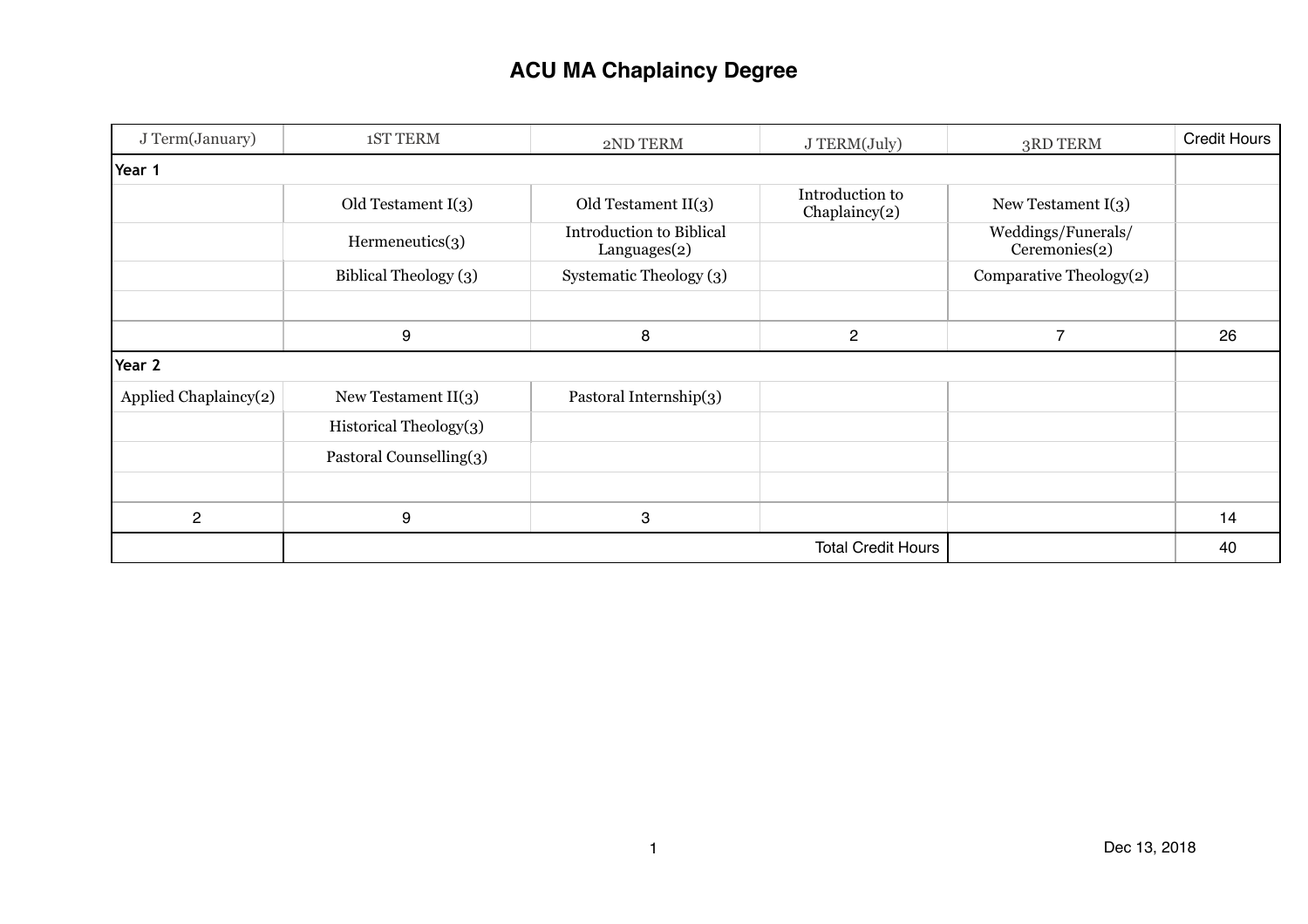# **ACU MA Chaplaincy Degree**

### **Course Descriptions**

Below are the **(1) Course Numbers**, **(2) Titles**, **(3) Credit Hour Values** and **(4) Course Descriptions**.

### **ACU MA Chaplaincy Programme Courses and Descriptions**

**THEO5113/223** *0ld Testament I and II*(3 credits hours each)

Old Testament I is a survey of the Old Testament from Genesis to Esther. Old Testament II is a survey of the Old Testament from Job to Malachi. Each course is a three credit hour course.

#### **THEO5313** *Hermeneutics* (3 credit hours)

Hermeneutics is the study of the art and science of interpretation. This course is designed to give students a basic understanding of Bible study and interpretation. It is also the foundation for sermon preparation and preaching.

#### **THEO5613** *Biblical Theology* (3 credit hours)

Biblical theology is a specialized discipline that studies this progress by tracing the development of theological ideas between historical epochs. Used rightly, it is a helpful tool for interpreting and applying the Bible. This course explains the meaning of biblical theology, examines the way it is developed, defends its legitimacy, and gives examples from both the Old and New Testaments of its use.

#### **THEO5522** *Introduction to Biblical Languages* (2 credit hours)

This course introduces basic elements of the Hebrew and Greek languages with a view toward equipping students to utilise various language tools for exegesis.

#### **THEO5623** *Systematic Theology*(3 credit hours)

This course explores biblical doctrine from a systematic perspective. Topics include Scripture, theology proper, anthropology, soteriology, ecclesiology, and eschatology.

#### **THEO5932** *Introduction to Chaplaincy* (2 credit hours)

This course will introduce students to the history, nature, significance, opportunities, and challenges of Institutional Chaplaincy

#### **THE5243/363** *New Testament I and II* (3 credits hours)

New Testament I is a survey of the New Testament from Matthew to Romans. New Testament II is a survey of the New Testament from 1 Corinthians to Revelation.